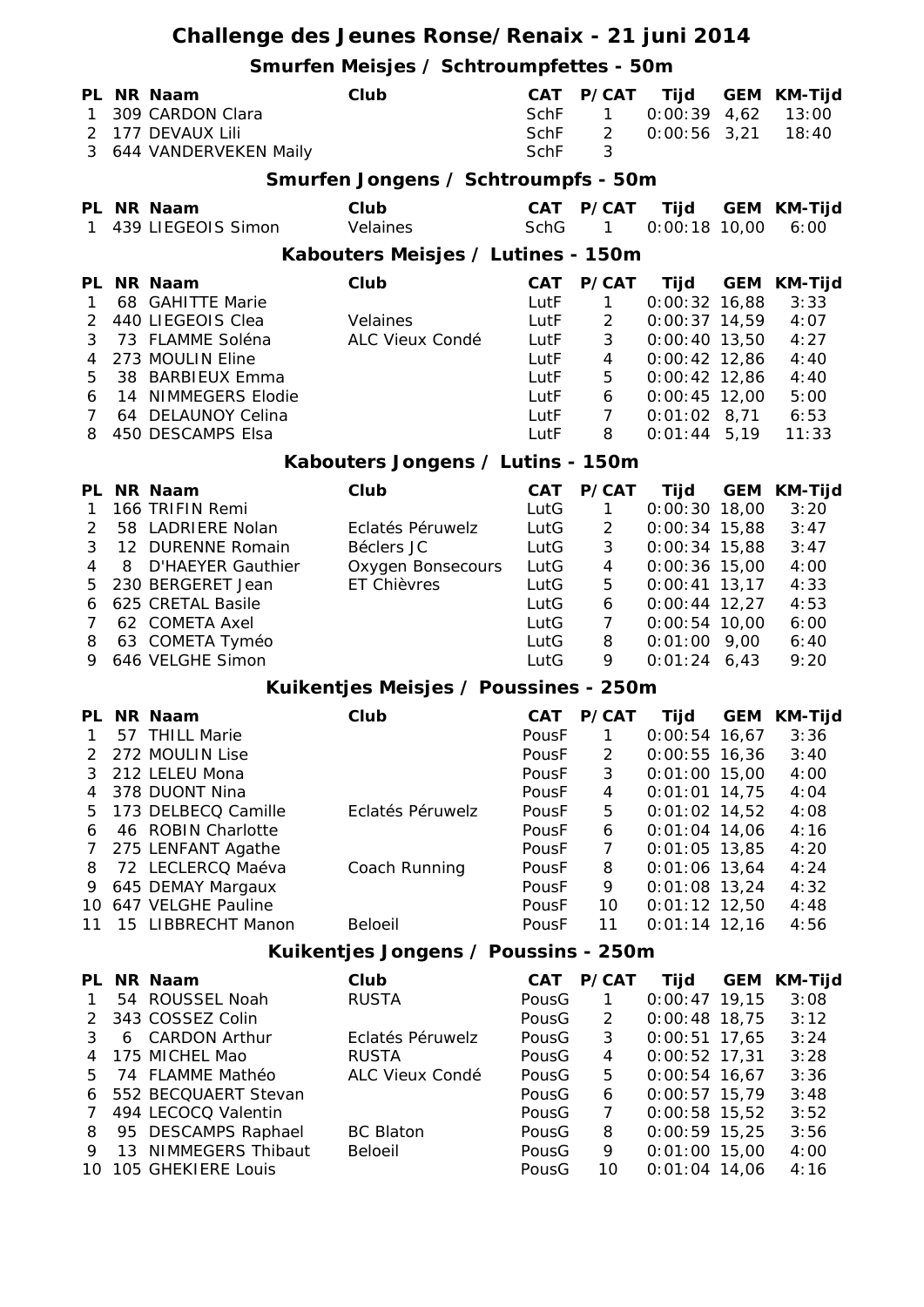### **Challenge des Jeunes Ronse/Renaix - 21 juni 2014**

#### **Benjamins Meisjes / Benjamines - 500m**

|               |                | PL NR Naam              | Club              | CAT         | P/CAT | Tijd            | <b>GEM KM-Tijd</b> |
|---------------|----------------|-------------------------|-------------------|-------------|-------|-----------------|--------------------|
|               | $\overline{7}$ | D'HAEYER Coline         | Oxygen Bonsecours | <b>BenF</b> |       | $0:02:23$ 12,59 | 4:46               |
| $\mathcal{P}$ |                | 158 CHIRY Maud          | Eclatés Péruwelz  | BenF        | 2     | $0:02:31$ 11,92 | 5:02               |
|               |                | 2 SEMAY Amélie          | ASSA              | BenF        | 3     | $0:02:33$ 11,76 | 5:06               |
|               |                | 4 322 LETE Philoé       | Beloeil           | <b>BenF</b> | 4     | $0:02:34$ 11,69 | 5:08               |
|               |                | 5 653 BOVY Vanille      |                   | BenF        | 5.    | $0:02:36$ 11,54 | 5:12               |
| 6             |                | 229 BERGERET Elise      | Ath               | <b>BenF</b> | 6     | $0:02:39$ 11,32 | 5:18               |
|               |                | 127 VERPLANCKE Maude    |                   | BenF        |       | $0:02:41$ 11,18 | 5:22               |
| 8             |                | 52 DEMETS Elodie        | Ath               | <b>BenF</b> | 8     | $0:02:43$ 11,04 | 5:26               |
| 9             | 17             | <b>WANNEZ Domitilla</b> | ASSA              | BenF        | 9     | $0:02:45$ 10.91 | 5:30               |
| 10            |                | 40 MAETSAERH Shana      |                   | <b>BenF</b> | 10    | $0:02:58$ 10,11 | 5:56               |

#### **Benjamins Jongens / Benjamins - 500m**

|     | Club                                                                                                                                                                                                                                                                                   | CAT  | P/CAT | Tijd | <b>GEM</b> | KM-Tijd                                                                                                                                                                                                                         |
|-----|----------------------------------------------------------------------------------------------------------------------------------------------------------------------------------------------------------------------------------------------------------------------------------------|------|-------|------|------------|---------------------------------------------------------------------------------------------------------------------------------------------------------------------------------------------------------------------------------|
|     |                                                                                                                                                                                                                                                                                        | BenG |       |      |            | 4:32                                                                                                                                                                                                                            |
|     | <b>ASVO</b>                                                                                                                                                                                                                                                                            | BenG | 2     |      |            | 4:34                                                                                                                                                                                                                            |
|     |                                                                                                                                                                                                                                                                                        | BenG | 3     |      |            | 4:46                                                                                                                                                                                                                            |
|     |                                                                                                                                                                                                                                                                                        | BenG | 4     |      |            | 5:00                                                                                                                                                                                                                            |
|     | <b>RUSTA</b>                                                                                                                                                                                                                                                                           | BenG | 5     |      |            | 5:02                                                                                                                                                                                                                            |
|     | Beloeil                                                                                                                                                                                                                                                                                | BenG | 6     |      |            | 5:10                                                                                                                                                                                                                            |
|     | ASSA                                                                                                                                                                                                                                                                                   | BenG | 7     |      |            | 5:22                                                                                                                                                                                                                            |
|     |                                                                                                                                                                                                                                                                                        | BenG | 8     |      |            | 5:30                                                                                                                                                                                                                            |
|     |                                                                                                                                                                                                                                                                                        | BenG | 9     |      |            | 5:32                                                                                                                                                                                                                            |
|     | <b>ASSA</b>                                                                                                                                                                                                                                                                            | BenG | 10    |      |            | 5:42                                                                                                                                                                                                                            |
|     |                                                                                                                                                                                                                                                                                        | BenG | 11    |      |            | 5:56                                                                                                                                                                                                                            |
|     | <b>RUSTA</b>                                                                                                                                                                                                                                                                           | BenG | 12    |      |            | 6:04                                                                                                                                                                                                                            |
| PL. | NR Naam<br>76 VAN HULLE Lucas<br>643 DEBLOCK Arthur<br>650 LIBRE Leandre<br>654 DE WULF Stan<br>45 ROBIN Thibaut<br>16 LIBBRECHT Victor<br>655 DE WULF Flor<br>648 SOUDANT Louis<br>274 LENFANT Thomas<br>10 656 PLATTEAU Kwinten<br>11 652 DE SMET Lawrence<br>12 194 CHAPUIS Emilien |      |       |      |            | $0:02:16$ 13,24<br>$0:02:17$ 13,14<br>$0:02:23$ 12,59<br>$0:02:30$ 12,00<br>$0:02:31$ 11,92<br>$0:02:35$ 11,61<br>$0:02:41$ 11.18<br>$0:02:45$ 10.91<br>$0:02:46$ 10.84<br>$0:02:51$ 10.53<br>$0:02:58$ 10.11<br>$0:03:02$ 9.89 |

#### **Pupillen Meisjes / Pupilles Filles - 800m**

|               | PL NR Naam              | Club             | CAT  | <b>P/CAT</b> | Tijd            | <b>GEM</b> | <b>KM-Tijd</b> |
|---------------|-------------------------|------------------|------|--------------|-----------------|------------|----------------|
|               | 329 VANHAMME Caroline   |                  | PupF |              | $0:03:27$ 13,91 |            | 4:19           |
| $\mathcal{P}$ | 240 PAULET Lise         | Eclatés Péruwelz | PupF | 2            | $0:03:29$ 13,78 |            | 4:21           |
| 3             | 143 DECLERCQ Manon      | ASSA             | PupF | 3            | $0:03:32$ 13,58 |            | 4:25           |
| 4             | 60 LEQUEUX Aline        | <b>ACLE</b>      | PupF | 4            | $0:03:51$ 12,47 |            | 4:49           |
| 5             | 511 VAN NEDERVELDE Luna | ASSA             | PupF | 5            | $0:03:58$ 12,10 |            | 4:58           |
| 6             | 546 LAPAUW Cloe         | Running Bananas  | PupF | 6            | $0:04:04$ 11.80 |            | 5:05           |
|               | 174 MICHEL Mali         | <b>RUSTA</b>     | PupF | 7            | $0:04:11$ 11.47 |            | 5:14           |
| 8             | 69 SOUDANT Caroline     |                  | PupF | 8            | $0:04:12$ 11,43 |            | 5:15           |
| 9             | 11 ZITOLO Margot        | Beloeil          | PupF | 9            | $0:04:14$ 11.34 |            | 5:17           |
| 10            | 193 CHAPUIS Louise      | <b>RUSTA</b>     | PupF | 10           | $0:04:17$ 11.21 |            | 5:21           |
| 11            | 53 DEMETS Pauline       | Ath              | PupF | 11           | $0:04:24$ 10.91 |            | 5:30           |
|               | 12 124 VERPLANCKE Margo |                  | PupF | 12           | $0:04:41$ 10,25 |            | 5:51           |
|               | 13 125 VERPLANCKE Manon |                  | PupF | 13           | $0:04:47$ 10,03 |            | 5:59           |
| 14            | 22 GEOMAERE Anna        | TriGT            | BenF | 1.           | 0:05:36         | 8.57       | 7:00           |
|               |                         |                  |      |              |                 |            |                |

#### **Pupillen Jongens / Pupilles Garçons - 800m**

|                | PL NR Naam             | Club             | CAT  | P/CAT | Tijd            | <b>GEM KM-Tijd</b> |
|----------------|------------------------|------------------|------|-------|-----------------|--------------------|
| $\overline{1}$ | 56 THILL Benjamin      |                  | PupG |       | $0:03:16$ 14,69 | 4:05               |
|                | 2 153 CHIRY Thibaut    | Eclatés Péruwelz | PupG | 2     | $0:03:21$ 14,33 | 4:11               |
|                | 3 312 BROTCORNE Maxime |                  | PupG | 3     | $0:03:29$ 13,78 | 4:21               |
|                | 4 649 LIBRE Lilian     |                  | PupG | 4     | $0:03:35$ 13,40 | 4:29               |
|                | 5 152 FICHELLE Charles | ASSA             | PupG | 5     | $0:03:38$ 13,21 | 4:32               |
|                | 6 176 DEVAUX Mathias   | Beloeil          | PupG | 6     | $0:03:41$ 13,03 | 4:36               |
| $\overline{7}$ | 66 GAHITTE Gabin       |                  | PupG | 7     | $0:03:48$ 12,63 | 4:45               |
|                | 8 359 DELBECQ Thomas   | Eclatés Péruwelz | PupG | 8     | $0:04:05$ 11,76 | 5:06               |
|                | 9 640 BECQUAERT Lohan  |                  | PupG | 9     | $0:04:13$ 11,38 | 5:16               |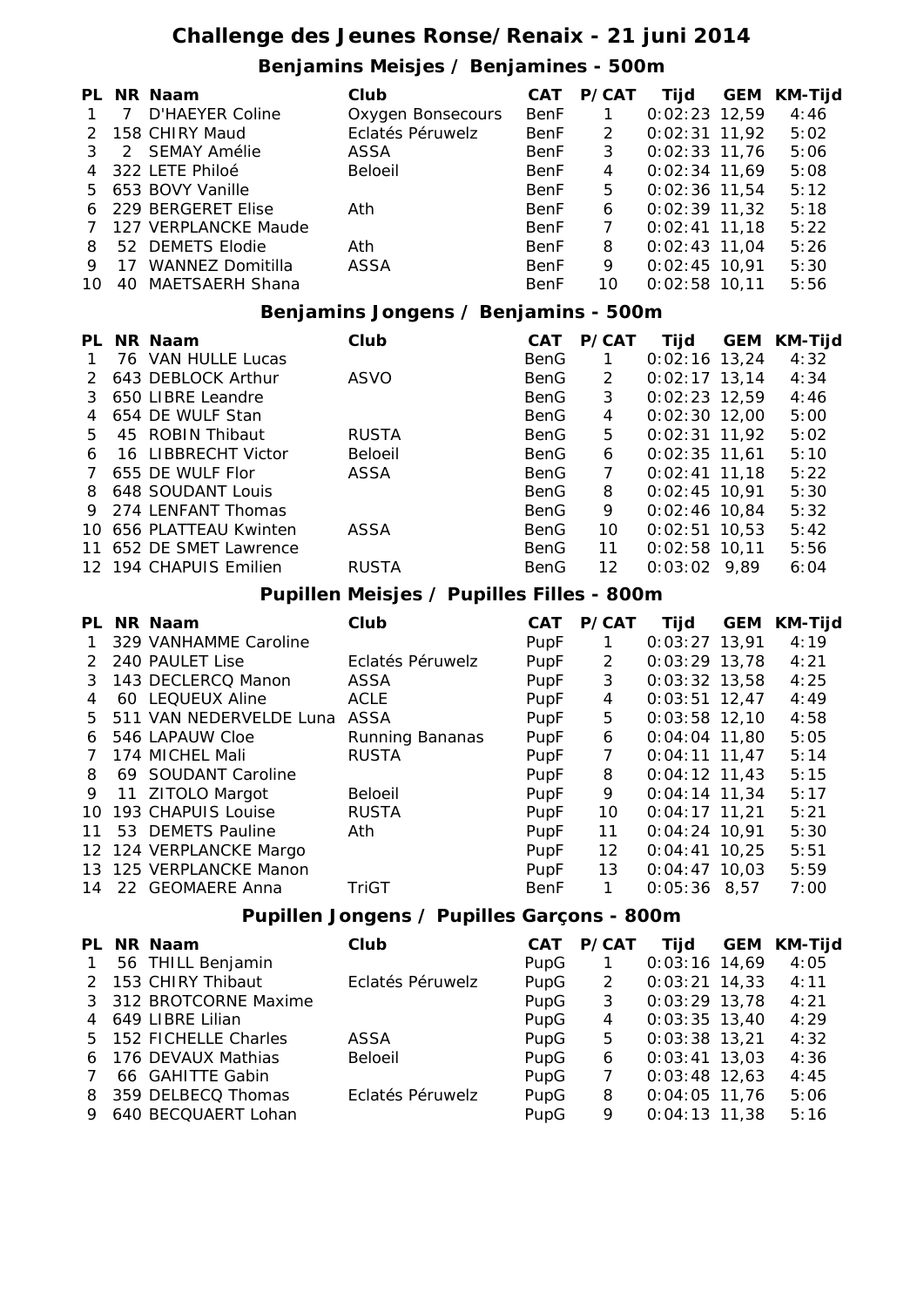## **Challenge des Jeunes Ronse/Renaix - 21 juni 2014**

## **Miniemen Meisjes / Minimes Filles - 1200m**

|  | PL NR Naam            | Club             |        |     |                 | CAT P/CAT Tijd GEM KM-Tijd |
|--|-----------------------|------------------|--------|-----|-----------------|----------------------------|
|  | 1 651 THILL Charlotte |                  | MinF 1 |     | $0:05:42$ 12,63 | 4:45                       |
|  | 2 111 BARELA Camille  | Eclatés Péruwelz | MinF   |     | 2 0:05:43 12.59 | 4:46                       |
|  | 3 79 BARISEAU Pauline |                  | MinF   | - 3 | 0:05:50 12,34   | 4:52                       |
|  | 4 34 MIDAVAINE Ines   | Beloeil          | MinF   |     | 4 0:06:16 11.49 | 5:13                       |
|  | 5 545 POULAERT Sade   | Running Bananas  | MinF   | 5   | $0:06:35$ 10,94 | 5:29                       |
|  |                       |                  |        |     |                 |                            |

#### **Miniemen Jongens / Minimes Garçons - 1200m**

|  | PL NR Naam         | Club      |  | CAT P/CAT Tijd GEM KM-Tijd |  |
|--|--------------------|-----------|--|----------------------------|--|
|  | 1 94 DESCAMPS Hugo | BC Blaton |  | MinG 1 0:06:02 11.93 5:02  |  |
|  | 2 510 MORNIE Miel  | ASSA      |  | MinG 2 0:06:05 11,84 5:04  |  |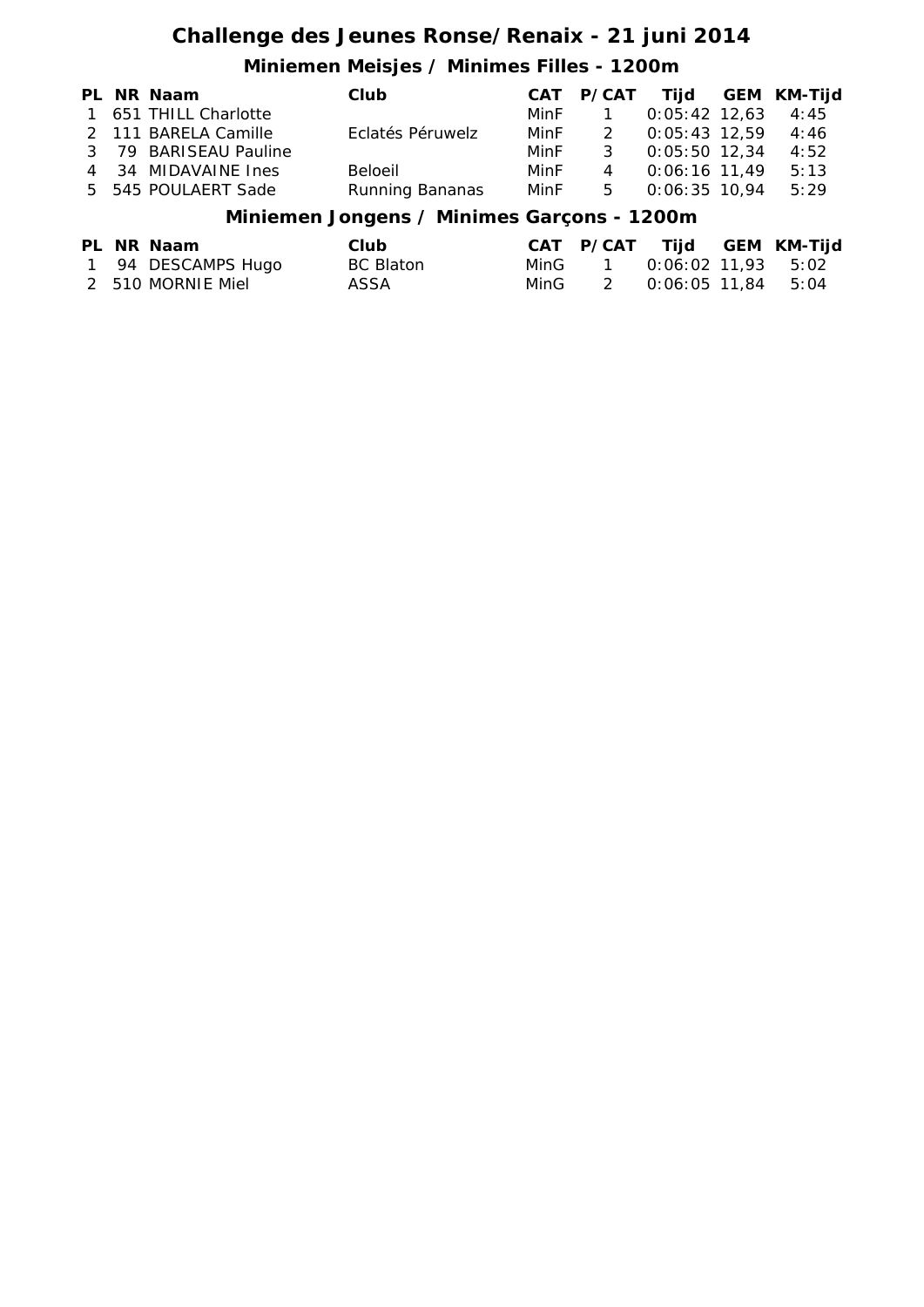# **Mini-Challenge Ronse/Renaix - 21 juni 2014**

**4,9 KM**

| PL           |   | <b>NR Naam</b>                         | Club               | <b>CAT</b> | <b>P/CAT</b>   | Tijd            | GEM KM-Tijd |
|--------------|---|----------------------------------------|--------------------|------------|----------------|-----------------|-------------|
| $\mathbf{1}$ |   | 960 MOULIN Vincent                     |                    | $H + 20$   | 1              | $0:17:29$ 16,82 | 3:34        |
| 2            |   | 39 FLAMME Kevin                        | ALC Vieux Condé    | $H + 20$   | $\overline{2}$ | $0:17:31$ 16,78 | 3:34        |
| 3            |   | 132 MUREZ Joachim                      | <b>AZW</b>         | H12-16     | 1              | $0:18:04$ 16,27 | 3:41        |
| 4            |   | 207 LECHEVIN Arnaud                    |                    | H17-20     | 1              | $0:18:15$ 16,11 | 3:43        |
| 5            |   | 788 BARISEAU Nicolas                   |                    | H12-16     | 2              | $0:18:22$ 16,01 | 3:45        |
| 6            |   | 206 LECHEVIN Thibault                  |                    | H17-20     | $\overline{2}$ | $0:18:44$ 15,69 | 3:49        |
| 7            |   | 245 MUREZ Eddy                         | tmd                | $H40+$     | 1              | $0:18:56$ 15,53 | 3:52        |
| 8            |   | 944 THILL Benjamin                     |                    | H12-16     | 3              | $0:19:02$ 15,45 | 3:53        |
| 9            |   | 248 MALVOISIN Jerome                   | Coach running      | $H + 20$   | 3              | $0:19:06$ 15,39 | 3:54        |
| 10           |   | 432 MALILE Frederic                    |                    | $H40+$     | 2              | $0:19:21$ 15,19 | 3:57        |
| 11           |   | 147 BOONE Benjamin                     | Hergnies           | H12-16     | 4              | $0:19:26$ 15,13 | 3:58        |
| 12           |   | 392 MICHEL Bruno                       | Rusta              | $H40+$     | 3              | $0:19:27$ 15,12 | 3:58        |
| 13           |   | 842 POULAERT Didier                    | Running Bananas    | $H40+$     | 4              | $0:20:13$ 14,54 | 4:08        |
| 14           |   | 512 THILL Antoine                      |                    | H12-16     | 5              | $0:20:18$ 14,48 | 4:09        |
| 15           |   | 131 MUREZ Anthony                      | <b>AZW</b>         | H17-20     | 3              | $0:20:22$ 14,44 | 4:09        |
| 16           |   | 15 LIBBRECHT Nicolas                   | <b>AC Beloeil</b>  | $H + 20$   | 4              | $0:20:26$ 14,39 | 4:10        |
| 17           |   | 85 BILLIET Fabrice                     | Coach running      | $H40+$     | 5              | $0:20:36$ 14,27 | 4:12        |
| 18           |   | 106 LETELLIER Jérémy                   | Eclatés Péruwelz   | H12-16     | 6              | $0:20:43$ 14,19 | 4:14        |
| 19           |   | 143 HOCEDEZ Ariste                     |                    | H17-20     | 4              | $0:20:50$ 14,11 | 4:15        |
| 20           |   | 962 STAUMONT Timothee                  |                    | $H + 20$   | 5              | $0:21:00$ 14,00 | 4:17        |
| 21           |   | 414 DA CONCEICAO LIMA Manuel           | Eclatés Péruwelz   | $H40+$     | 6              | $0:21:02$ 13,98 | 4:18        |
| 22           |   | 493 PAULET Laurent                     | Eclatés Péruwelz   | $H40+$     | $\overline{7}$ | $0:21:17$ 13,81 | 4:21        |
| 23           |   | 945 BROTCORNE Maxime                   |                    | H12-16     | $\overline{7}$ | $0:21:19$ 13,79 | 4:21        |
| 24           |   | 509 CHAPUIS Fabien                     | Eclatés Péruwelz   | $H40+$     | 8              | $0:21:21$ 13,77 | 4:21        |
| 25           |   | 380 WISEUR Gilles                      | ACB                | H17-20     | 5              | $0:21:24$ 13,74 | 4:22        |
| 26           |   | 51 DESCAMPS Johan                      |                    | $H + 20$   | 6              | $0:21:26$ 13,72 | 4:22        |
| 27           | 5 | <b>JONNAERT Aurélie</b>                | Eclatés Péruwelz   | $F+20$     | 1              | $0:21:29$ 13,69 | 4:23        |
| 28           |   | 79 DELBECQ David                       | Eclatés Péruwelz   | $H40+$     | 9              | $0:21:30$ 13,67 | 4:23        |
| 29           |   | 12 D'HAEYER Joel                       | Oxygène Bonsecours | $H + 20$   | $\overline{7}$ | $0:21:45$ 13,52 | 4:26        |
| 30           |   | 129 MONJARDEZ Corentin                 | Eclatés Péruwelz   | H12-16     | 8              | $0:21:51$ 13,46 | 4:28        |
| 31           |   | 290 DESCAMPS Nicolas                   | js wez guignies    | $H + 20$   | 8              | $0:21:59$ 13,37 | 4:29        |
| 32           |   | 192 CARPENTIER Sylvie                  |                    | $F+20$     | $\overline{2}$ | $0:22:00$ 13,36 | 4:29        |
| 33           |   | 964 HOUREZ Jonathan                    |                    | $H + 20$   | 9              | $0:22:05$ 13,31 | 4:30        |
| 34           |   | 221 MEURET Philippe                    | <b>AC Beloeil</b>  | $H + 20$   | 10             | $0:22:20$ 13,16 | 4:33        |
| 35           |   | 198 CHELLE Jacques                     |                    | $H + 20$   | 11             | $0:22:33$ 13,04 | 4:36        |
| 36           |   | 29 LEQUEUX Alexis                      |                    | $H+20$     | 12             | $0:22:40$ 12,97 | 4:38        |
| 37           |   | 958 DESCAMPS Hugo                      | <b>BC Blaton</b>   | H12-16     | 9              | $0:22:45$ 12,92 | 4:39        |
| 38           |   | 57 LEPEZ Ann                           | <b>ASSA Renaix</b> | $F35+$     | $\mathbf{1}$   | $0:22:46$ 12,91 | 4:39        |
| 39           |   | 222 LEROY Pascal                       | Béclers JC         | $H40+$     | 10             | $0:23:11$ 12,68 | 4:44        |
| 40           |   | 431 MALICE Leo                         |                    | H12-16     | 10             | $0:23:17$ 12,63 | 4:45        |
| 41           |   | 88 NYSSEN Alain                        | <b>BAC</b>         | $H40+$     | 11             | $0:23:22$ 12,58 | 4:46        |
| 42           |   | 11 SEMAY Glenn                         | <b>ASSA Renaix</b> | H12-16     | 11             | $0:23:23$ 12,57 | 4:46        |
| 43           |   | 313 CHIRY Thibaut                      | Eclatés Péruwelz   | HorsCat    | $\mathbf{1}$   | $0:23:24$ 12,56 | 4:47        |
| 44           |   | 418 VERDEBOUT Jean-Michel              |                    | $H40+$     | 12             | $0:23:40$ 12,42 | 4:50        |
| 45           |   | 40 MERCIER Vinciane                    |                    |            |                |                 |             |
|              |   |                                        |                    | $F35+$     | 2<br>13        | $0:23:41$ 12,41 | 4:50        |
| 46           |   | 658 LECHEVIN Eric<br>30 LEQUEUX Damien | <b>ACLE</b>        | $H40+$     |                | $0:24:02$ 12,23 | 4:54        |
| 47           |   |                                        |                    | H12-16     | 12             | $0:24:03$ 12,22 | 4:54        |
| 48           |   | 956 BOTTELDOORN Thijs                  |                    | $H + 20$   | 13             | $0:24:17$ 12,11 | 4:57        |
| 49           |   | 38 FLAMME Marie-Jeanne                 | ALC Vieux Condé    | $F+20$     | 3              | $0:24:20$ 12,08 | 4:58        |
| 50           |   | 959 DELACROIX Hélène                   |                    | $F+20$     | 4              | $0:24:35$ 11,96 | 5:01        |
| 51           |   | 942 COSSEZ Perrine                     | Oxygène Bonsecours | $F12-16$   | 1              | $0:24:49$ 11,85 | 5:04        |
| 52           |   | 148 BOONE Gwenaelle                    |                    | $F12-16$   | $\overline{a}$ | $0:25:00$ 11,76 | 5:06        |
| 53           |   | 480 COSSEZ Tanguy                      | <b>Bonsecours</b>  | $H40+$     | 14             | $0:25:06$ 11,71 | 5:07        |
| 54           |   | 146 FASTREZ Christophe                 | Eclatés Péruwelz   | $H40+$     | 15             | $0:25:07$ 11,71 | 5:08        |
| 55           |   | 405 THILL Emmanuel                     |                    | $H40+$     | 16             | $0:25:11$ 11,67 | 5:08        |
| 56           |   | 870 HENRARD Ayme                       |                    | H12-16     | 13             | $0:25:15$ 11,64 | 5:09        |
| 57           |   | 242 CHAPUIS Baptiste                   | Eclatés Péruwelz   | H12-16     | 14             | $0:25:16$ 11,64 | 5:09        |
| 58           |   | 952 WYGAERTS Gregory                   |                    | $H40+$     | 17             | $0:25:20$ 11,61 | 5:10        |
| 59           |   | 223 CHAMART Caroline                   | Béclers JC         | $F35+$     | 3              | $0:25:27$ 11,55 | 5:12        |
| 60           |   | 156 EVRARD Fabienne                    |                    | $F35+$     | 4              | $0:25:39$ 11,46 | 5:14        |
| 61           |   | 938 DE VOS Pauline                     | <b>ASSA</b>        | $F+20$     | 5              | $0:25:43$ 11,43 | 5:15        |
| 62           |   | 951 LAURIER Muriel                     | <b>ASSA</b>        | $F35+$     | 5              | $0:25:47$ 11,40 | 5:16        |